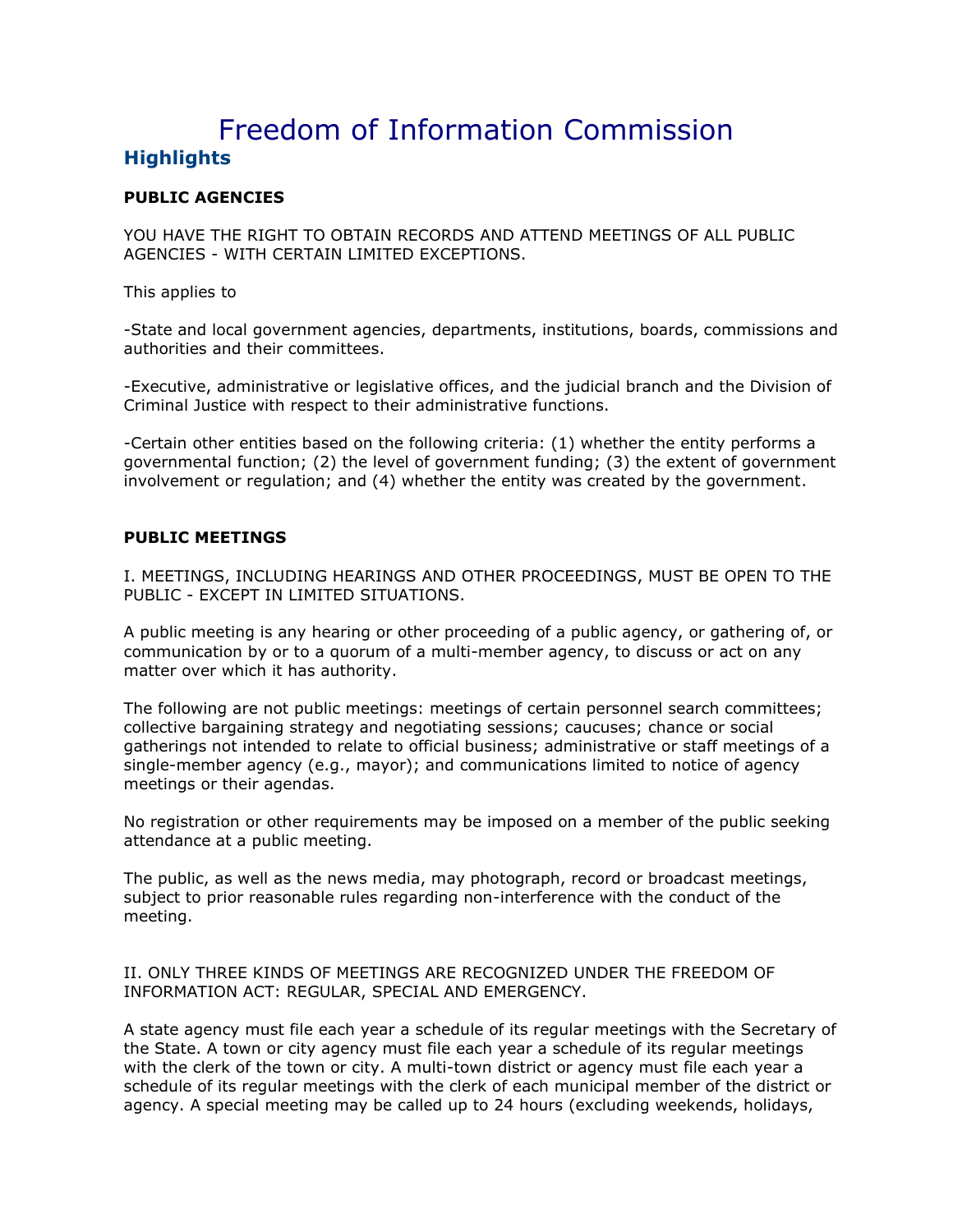and days on which the office of the Secretary of the State or municipal clerk, as the case may be, is closed) before the time set for the meeting. A special meeting is called by filing a notice stating the time, place and business to be transacted.

A state agency files this notice with the Secretary of the State; a local agency files this notice with the municipal clerk; a multi-town district or agency files this notice with the clerk of each municipal member of the district or agency.

An emergency meeting may be held without com- plying with the preceding notice requirements. How- ever, the agency must file its minutes, including the reason for the emergency, within 72 hours (excluding weekends and holidays) of the meeting with the Secretary of the State if a state agency; or with the municipal clerk if a local agency; or with the clerk of each municipal member if a multi-town district or agency.

III. YOU ARE ENTITLED TO RECEIVE A COPY OF THE NOTICE AND AGENDA OF A MEETING.

An agency is required to send a notice of its meetings, where practicable at least 1 week prior to the meeting date, to any person who has made a written request. The agency may establish a reasonable charge for this service.

Each agency must make available its agenda for each regular meeting at least 24 hours before the meeting to which it refers. New business not on the agenda may be considered and acted on only on a 2/3 vote of the members of the agency.

IV. AGENCY MINUTES AND RECORD OF VOTES MUST BE AVAILABLE TO THE PUBLIC.

The minutes of each agency meeting must be made available to the public within 7 days of the session to which they refer in the agency's office if it has one; or, if none, in the office of the Secretary of the State for state agencies or in the municipal clerk's office for local agencies. In the case of special meetings, the 7 day period excludes weekends and holidays. The minutes must contain the record of each member's vote on any issue before the agency.

The votes of each member on any issue must be put in writing and made available to the public within 48 hours, excluding weekends and holidays, of the meeting at which the votes were taken.

The minutes of a meeting at which an executive session occurs must indicate all persons who were in attendance at the closed session, except for job applicants who were interviewed.

### **EXECUTIVE SESSIONS**

I. AN AGENCY MAY CLOSE CERTAIN PORTIONS OF ITS MEETINGS BY A VOTE OF 2/3 OF THE MEMBERS PRESENT AND VOTING. THIS VOTE MUST BE CONDUCTED AT A PUBLIC SESSION.

Meetings to discuss the following matters may be closed: specific employees (unless the employee concerned requests that the discussions be open to the public); strategy and negotiations regarding pending claims and litigation; security matters; real estate acquisition (if openness might increase price); or any matter that would result in the disclosure of a public record exempted from the disclosure requirements for public records.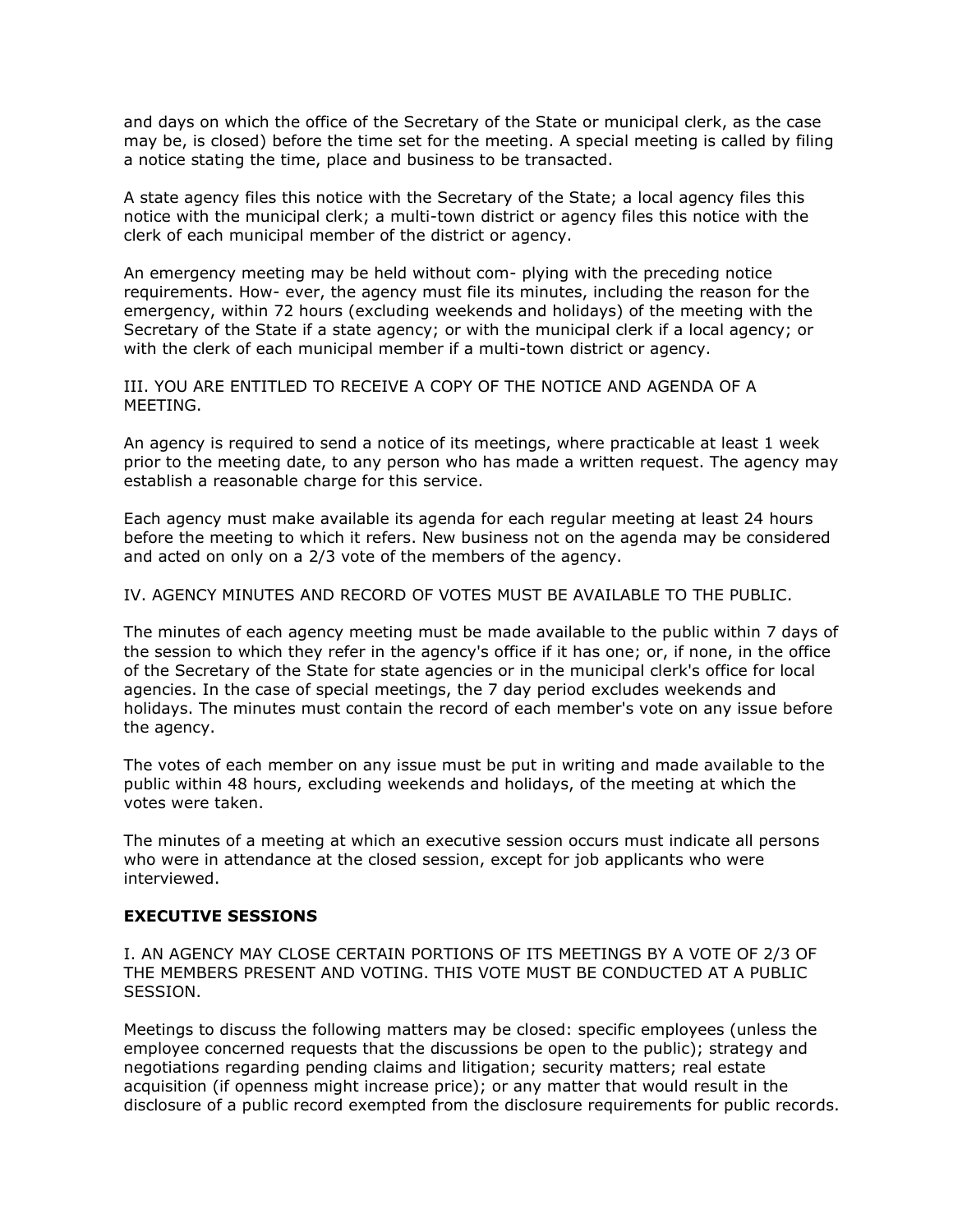Any business or discussion in a closed session must be limited to the above areas.

The agency may invite persons to present testimony or opinion in the executive session, but their attendance must be limited to only the time necessary for that testimony or opinion.

#### **PUBLIC RECORDS**

I. MOST RECORDS OR FILES OF STATE AND LOCAL AGENCIES, INCLUDING MINUTES OF ALL THEIR MEETINGS, ARE AVAILABLE TO THE PUBLIC FOR INSPECTION OR COPYING.

This includes

-Information or data which is typed, handwritten, tape recorded, printed, photographed or computer-stored.

-Most inter-agency and intra-agency memoranda or letters.

II. RECORDS SPECIFICALLY EXEMPTED FROM DISCLOSURE BY FEDERAL LAW OR STATE STATUTE ARE NOT AVAILABLE TO THE PUBLIC.

In addition, the following records may not be available to the public: some preliminary drafts or notes; personnel or medical files; certain law enforcement records, including arrest records of juveniles and some witness and victim identification information; records relating to pending claims and litigation; trade secrets and certain commercial or financial information; test questions used to administer licensing, employment or academic examinations; real estate appraisals and construction contracts until all of the property has been acquired; personal financial data required by a licensing agency; records relating to collective bargaining; tax returns and communications privileged by the attorney-client relationship; names and addresses of public school students; information obtained by illegal means; certain investigation records of reported misconduct in state government or names of state employees who report such misconduct to the state Attorney General or Auditors; certain adoption records; election, primary, referenda and town meeting petition pages, until certified; certain health authority complaints and records; certain educational records; certain records, when there are reasonable grounds to believe disclosure may result in a safety risk; and certain records, if disclosure would compromise the security or integrity of an information technology system. Also, records of personnel search committees need not be disclosed if they would identify executive level employment candidates without their consent.

III. YOU MAY INSPECT PUBLIC RECORDS DURING REGULAR OFFICE HOURS, BUT COPIES, PRINT- OUTS OR TRANSCRIPTS SHOULD BE REQUESTED IN WRITING.

The fee for a copy of a public record from a state agency must not exceed 25¢ per page. The fee for a copy of a public record from a non-state agency must not exceed 50¢ per page. The fee for a computer disk, tape, printout or for a transcript, or a copy thereof, must not exceed the actual cost to the agency involved. The agency may also require the prepayment of these fees if their estimated cost is \$10.00 or more. No sales tax may be imposed for copies of the public records requested under this Act.

The agency is required to waive any fee for copies if the person requesting the copies is